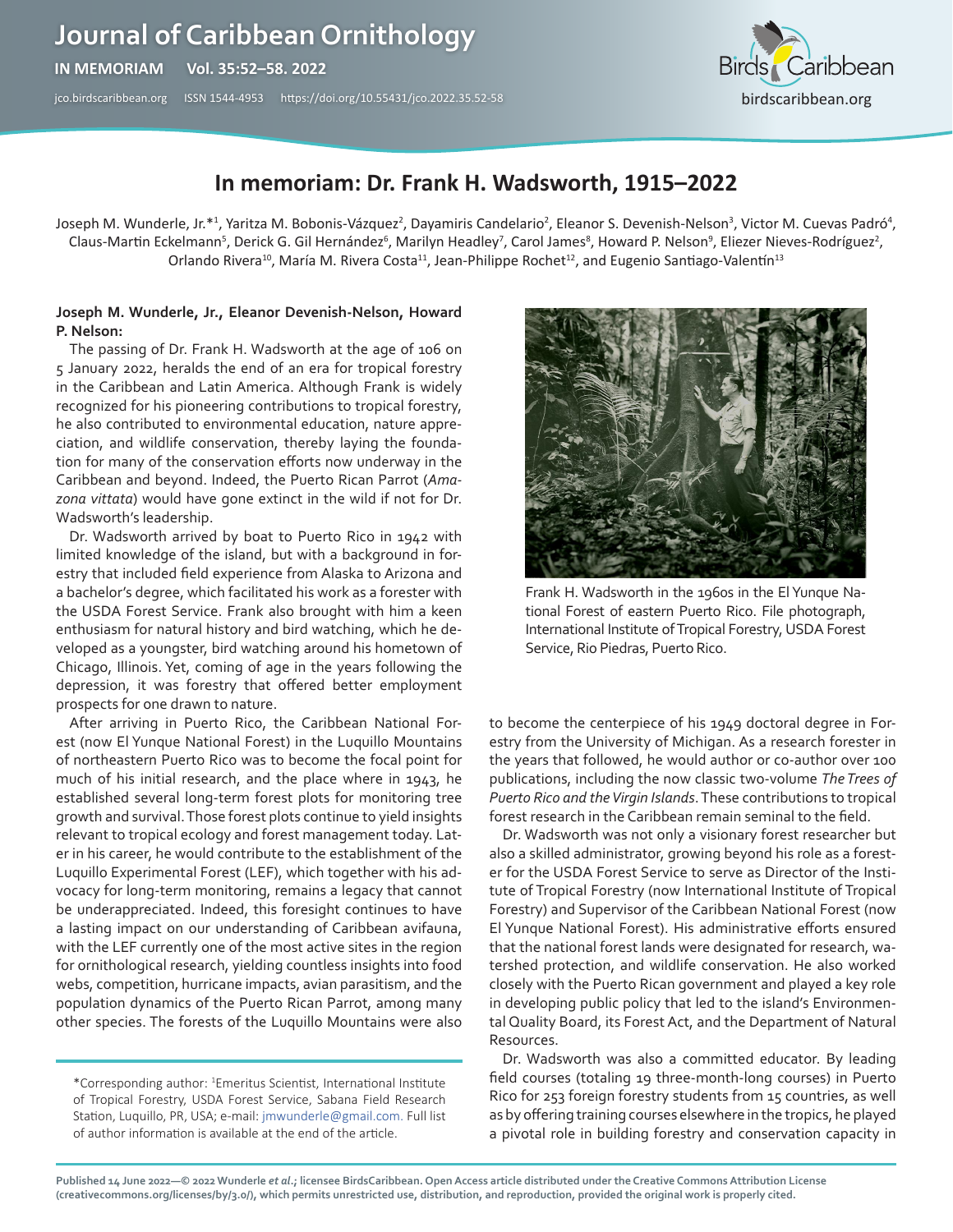Latin America and the Caribbean. He further contributed to the identity of Caribbean forestry by facilitating communications among Caribbean foresters for 22 years (1942–1964) as an editor for the *Caribbean Forester*, which provided an outlet for findings in research and management relevant to the region. After retirement from the Forest Service, he continued his research as a Forest Service volunteer and traveled globally to inspect diverse forest management efforts and to share his knowledge of tropical forests. Dr. Wadsworth summarized much of his knowledge along with a review of over 3,000 published articles on tropical forestry in his monumental volume *Forest Production for Tropical America*. Dr. Wadsworth is recognized by many throughout the tropics as the founding father of the practice of tropical forestry.

Dr. Wadsworth's life was dedicated to building local conservation capacity and stimulating appreciation of forests to ensure their sustainability. In his view, forestry was more than harvesting timber; it included managing forests to maintain their integrity and biodiversity. As supervisor of the Caribbean National Forest, he was one of the first to recognize the dire plight of the Puerto Rican Parrot in the late 1960s and early 1970s, which by then was only present in the national forest. His efforts convinced the Chief of the Forest Service to provide federal funds for biologists to undertake recovery actions for the species, which he consistently championed. As the founder of the Puerto Rican Natural History Society (PRNHS), he worked tirelessly to stimulate interest and appreciation of nature by leading field trips and promoting the society's activities, including public outreach, environmental education, and advocacy for conservation.

Dr. Wadsworth believed it was especially important to work with children and young adults to develop their interest and appreciation for natural history. When he realized that the Boy Scouts in Puerto Rico had a weak outdoor program, he volunteered his time to remedy that deficiency by leading the scouts in a variety of outdoor activities, including nature education. He fostered a scout nature team that focused on studying plants and animals in Puerto Rico and led the scouts on week-long expeditions to the island of Mona. The nature team provided opportunities for field experience, including monitoring an egret colony, measuring growth rates of trees, and reforestation techniques as applied to their scout camp at Guajataka, which he also helped develop. His authorship of booklets in Spanish for scout merit badges on topics including bird study, herpetology, botany, and conservation, as well as a book on the natural history of Mona Island, furthered his scout educational efforts. In his later years, he was instrumental in establishing the Santa Ana Environmental Center with an interpretive naturalist program dedicated to educating urban school children and the public in a forest reserve in the San Juan metropolitan area—one of the first such environmental education centers in the Caribbean.

Dr. Wadsworth never lost his interest in birds. He knew his birds and their natural history and generously shared his knowledge by routinely leading bird walks for the PRNHS, Boy Scouts, and others. He persuaded the first author to initiate and annually lead the Fajardo Christmas Bird Count in northeastern Puerto Rico, in cooperation with the PRNHS and other organizations. Not only did he participate in the early years of the count, but he and his wife, Isabela, were regularly the first participants to arrive in the pre-dawn hours to assist with the count of Múcaros (Puerto Rican Owls, *Gymnasio nudipes*). Even in his 90s, he contributed to the count by finding and identifying bird species by song. His interest in birds led him to be an early member of the Society for Caribbean Ornithology (now BirdsCaribbean) and an avid reader of its newsletter, *El Pitirre* (now *Journal of Caribbean Ornithology*).

We are fortunate that Dr. Wadsworth marshaled his tremendous intellect, energy, discipline, and motivation to advance tropical forestry and conservation (reviewed in Steen 1998, Wadsworth 2014, Cerame-Vivas 2016). He was accessible and always ready to share his knowledge and appreciation of nature. His infectious enthusiasm and sense of humor always tempered his critical constructive comments. Thanks to his many contributions, most people in Puerto Rico, and many others throughout the tropics, recognize the importance of trees and their benefits. He has indelibly changed the face of conservation in Puerto Rico and the Caribbean and has helped make the developing tropics a greener place. May his many contributions serve as inspiration for conservationists in the Caribbean and beyond.

#### **Yaritza M. Bobonis-Vázquez:**

Dr. Frank H. Wadsworth was an extraordinary human being for all of us that met him. With his research, he contributed great knowledge about our natural resources and inspired thousands of Puerto Ricans to love nature. As an environmental scientist, I met Frank through his scientific contributions related to the study of Puerto Rican forests. Throughout his career, and in the various positions he held, he developed multiple forestry research projects and programs. For example, he contributed to the establishment of a recovery program for the endangered, endemic Puerto Rican Parrot, when the species was in a critical state at the end of the 1970s. Thanks to his studies and scientific collaborations, he emphasized the island's biodiversity as unique and unparalleled within tropical ecology. During my professional career as an environmental interpretive guide in El Yunque National Forest, I was amazed when I read his studies and learned of his forestry legacy. All his work and dedication inspired in me the popular thought that "you cannot value or love what you do not know." His knowledge and his multiple collaborations with other researchers complemented my learning about the history, ecology, ecosystems, and relevant species of the forest. Through his writings about El Yunque and its biodiversity, he offered us the basic information about El Yunque's natural resources so that we could transmit it to the hundreds of visitors from all over the world who made their stop in our rainforest and participated in our walking tours. Thanks to all the knowledge transmitted by Frank, this experience was rewarding and unforgettable.

After this wonderful experience in El Yunque National Forest, I became part of the team at the Santa Ana Nature Center (CASA), and that is when his contributions became more personal. I got to know Frank from another perspective, beyond the scientist, as an environmental manager and promoter of education and conservation of our natural resources. I understood through his actions that his greatest commitment to Puerto Rico was to provide opportunities for more children to learn about nature through experiences in a local forest. Thanks to the efforts of the Natural History Society of Puerto Rico, Frank's vision found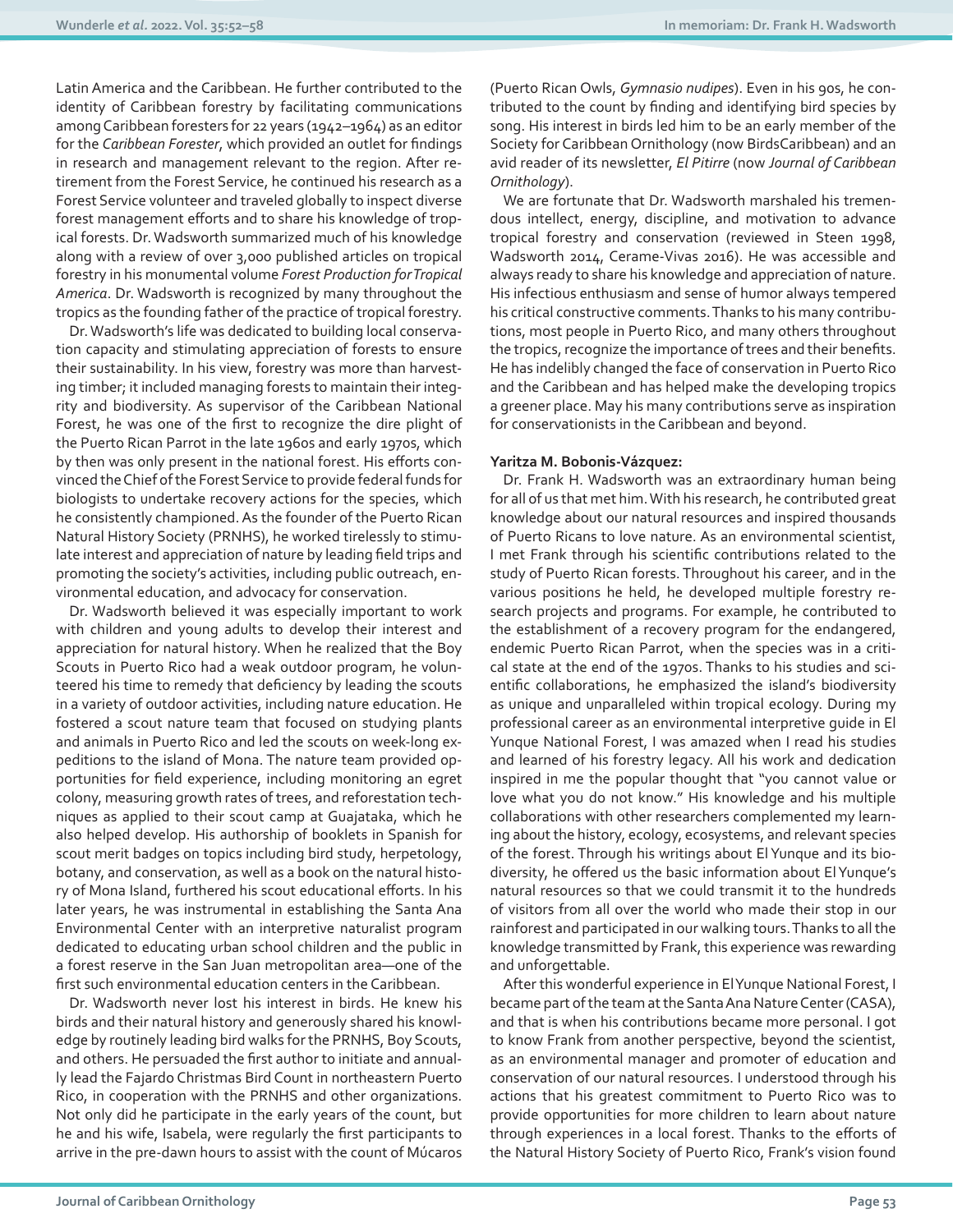the perfect outlet in the Julio E. Monagas Park in Bayamón. The CASA Project, and its philosophy of providing outdoor experiences for children, was something he promoted in his later years of life. In our meetings, even at 103 years old, he always contributed his ideas about research and educational activities so that the Puerto Rican people had the opportunity to participate and learn about their biodiversity. Through the activities facilitated by CASA, such as the Symposium of the Forest, Endemic and Migratory Bird Festivals, projects such as More Children to the Forest and Olimpiadas del CASA, and the educators' workshops and interpretive walking tours through the forest, we will continue his legacy of educating Puerto Ricans about the importance of conservation.

I will always be grateful for the opportunities he provided, for having met him, and for having learned to foster a connection and love for nature by following his example. Frank will always be a great mentor and guide in my professional and personal life due to his passion for education and natural history. With all our hearts, we will be continuing to expose school children to our local forests, and we will continue to show all their benefits as he always wanted. To Frank, our infinite respect for his love and commitment to Puerto Rico and for inspiring us to protect what supports life: nature.

#### **Dayamiris Candelario:**

Despite reading many of his publications as part of my college studies to become an environmental scientist, I only met Frank personally around 2007, when I became an interpretive guide for a nature center in Puerto Rico that had been recently established by the Natural History Society of Puerto Rico. Little did I know that he was the main instigator behind the concerted effort of this nonprofit to establish the Centro Ambiental Santa Ana (CASA) in an urban forest in Bayamón, Puerto Rico. He had envisioned the creation of this project for more than 40 years, for kids to enjoy and learn about "all things nature." Aimed to provide experiences in forests for kids who were not scouts, and with the support of many individuals and organizations, CASA opened its doors in 2006 in the Julio Enrique Monagas National Park. More than 15 years of operation later, he helped nurture the creativity, inspiration, and sense of wonder and awe for birds, reptiles, bats, trees, rocks, etc. of our island to every kid we served, many of whom live in urban communities. His idea of providing these activities regardless of socioeconomic background impacted hundreds of schools, families, homeschoolers, community groups and universities, but also offered a rare job opportunity for young professionals like myself and seven other colleagues, to promote nature conservation in an outdoor setting. I credit him for having found myself in the right place, at the right time, because while working for CASA, I realized that working with children in the outdoors is my true calling. In many of our conversations, he thanked me numerous times for working on "his dream," to which I always replied "...thanks to your dream, I have this amazing job." For many children and their teachers, guided hikes with CASA would become their first experience in a local forest. Over 39,000 people, mostly children, have been impacted by the programs he facilitated, through thematic guided hikes, nature festivals, and workshops in the forest, and more than 30,000 people have been reached virtually to learn about Puerto Rico's nature. I always think that Frank's early experiences in a nearby forested area, and later as a scout in his home city of Chicago, shaped his destiny to become an essential figure promoting forest management, conservation, and education. The fact that Frank was frequently in nature from an early age confirms my belief that we all need to honor his legacy by promoting opportunities for more children to discover Puerto Rican nature.

#### **Victor M. Cuevas Padró:**

I first met this great wise man in the dawn light near the flagpoles of the Guajataka Scout Reservation where he called us in the early mornings, before sunrise, to show us constellations and planets before directing us on our bird identification walk to Isla de Garzas. This routine was part of every morning nature team patrol training. It is how many of us learned to identify birds by their song and visual characteristics, as we walked among the bushes of thorny Tintillos and Mameyuelos until reaching the shore of the lake in front of Garzas Island and a rookery of hundreds of Cattle Egrets (*Bubulcus ibis*). There, we met the Piedbilled Grebe (*Podilymbus podiceps*) and many other aquatic and shoreline species.

During our patrol's 60th anniversary celebration, he reminded us of the patrol's accomplishments and said he had estimated that we had completed around 3,000 of these early morning walks. Because the stars, planets, and the constellations were a very visible part of our mornings and nights in all the training sessions, Frank arranged for us to visit the Planetarium and Astronomical Observatory of the UPR Campus in Mayagüez.

Recognizing the need to train the members of this patrol in all aspects of Puerto Rico's rich biodiversity, Frank invited many experts to participate in these training sessions. This is how we met ornithologists, ecologists, herpetologists, botanists, and many other experts who sparked our interest in the study of the natural sciences and biology.

Because of this exceptional exposure to this interesting natural world, my academic life took direction. When the time came to start my university studies, I had already decided to study wildlife biology. It was through the Nature Team Patrol trainings that I learned about the recovery program for the Puerto Rican Parrot, and this stimulated my interest in working with these birds in El Yunque. Before finishing my bachelor's degree in biology, the opportunity arose to work with the Puerto Rican Parrot, so I moved to El Yunque and spent my first eight years of service living in the forest and working with the wild population of the Puerto Rican Parrot. Then, I continued to assist in different aspects of the development of the Forest Service's wildlife management program.

Frank always had something special and personal for each of us, and ever since we first met, Frank was always available to meet me in his office or respond by phone. He knew my interests and offered suggestions on how I might achieve success and satisfaction as a wildlife biologist. He never forgot that I once worked with the parrots, so whenever we talked, he would ask me about the status of the parrot recovery efforts.

We credit Frank for envisioning and creating the Nature Team Patrol, through which many of us learned first-hand to understand and love the natural resources of Puerto Rico. There, too,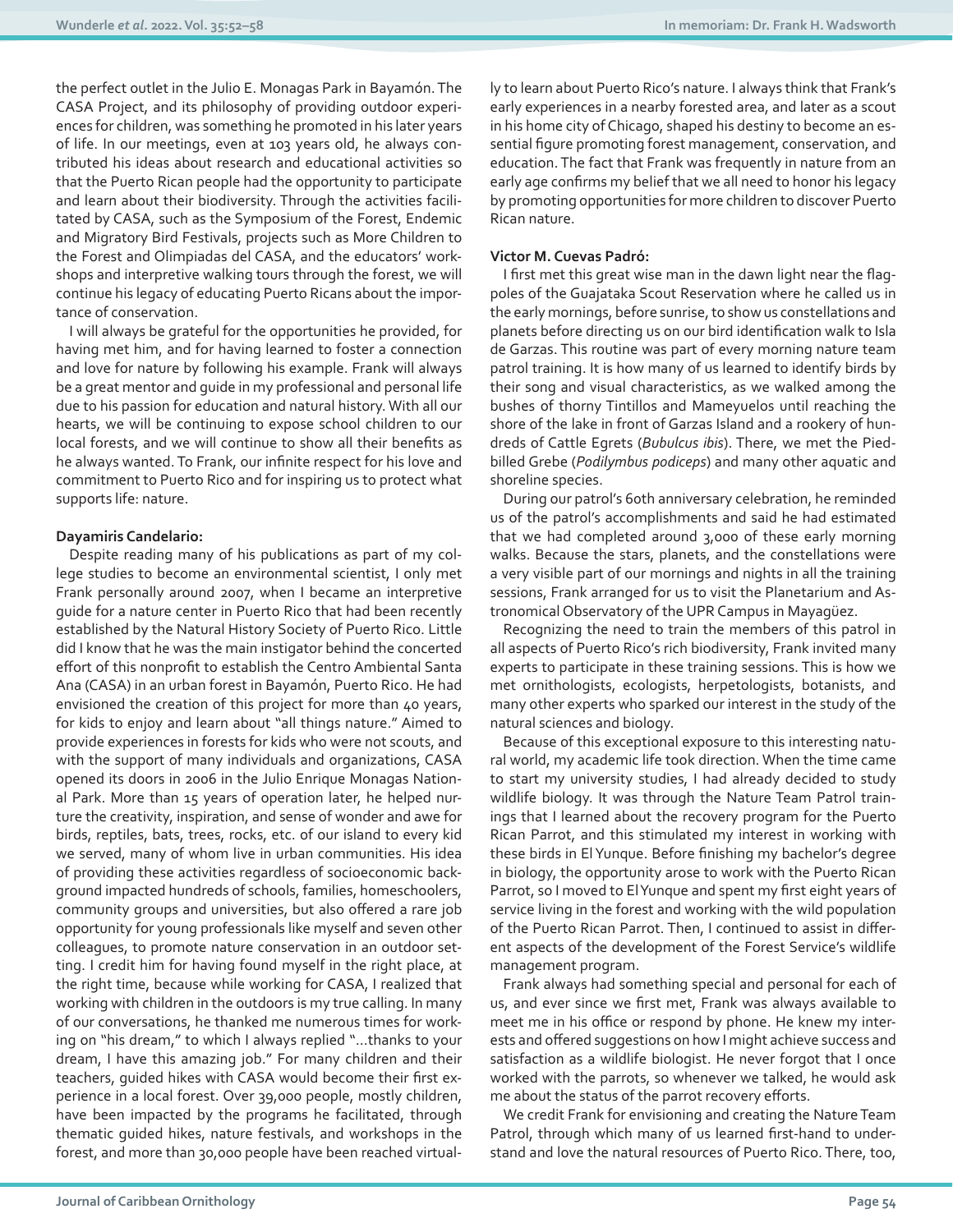he showed us the importance of sharing this knowledge with others, and the value of environmental education as a tool for conservation. I thank him for teaching us the punctuality that characterized his excursions and meetings with us and for the reminders he provided me in all our conversations.

Today, I am celebrating 38 years with the Forest Service in the El Yunque National Forest, where I have held many positions over the years. I remember with great honor and pride how I got to where I am today, because of the time I spent with the Boy Scouts at the Guajataka Camp and what we learned in the Nature Team. Thank you, Frank, for such a valuable time!

#### **Claus-Martin Eckelmann:**

When I think of Frank, I remember him as a traditional forester in its best sense. The sustainable production of wood was his point of departure, but he did not understand it as growing trees like corn. His mindset started with natural regeneration (where possible), the careful management of voluntary forest, and the kindling of valuable trees with economic potential. In all of this, he advocated for minimal interference with the natural succession of the forest ecosystem. He promoted and practiced what comes along in today's buzzwords, such as green economy, ecosystem management, and nature-based solutions. Although born three generations ago, mentally, he remained at the head of the game.

#### **Derick G. Gil Hernández:**

I met Dr. Frank Wadsworth in 2016 when he was already 101 years old while training to work as a nature interpreter for the Nature Team, a group that he founded in the Guajataka Scout Reservation around 1952. I was surprised at how good he looked for his age, but even more so by the clarity and enthusiasm with which he spoke to us about the woods, the camp, and the birds. During the time we shared, Frank told us about the great diversity of birds in the scout nature reserve, how they changed according to the ecosystem, providing tips for identifying them, and suggesting pedagogical methods to transmit that knowledge to the thousands of people who visit Guajataka every year.

Among his anecdotes, I remember how he described the change in the species of birds that he saw in the forest as the years passed. When Frank visited the Guajataka Scout Reservation for the first time, it was a vacant lot of an abandoned sugar mill, where all the forest had been cleared for agriculture. He dedicated many years to restoring the forest and, in turn, bringing back the birds. For me, it was amazing to learn that Dr. Wadsworth was able to see the success of his long-term efforts, as I don't think many people have had the opportunity to live long enough to see the complete reforestation of Guajataka. Another of his anecdotes that I remember was about his observations of the Pearly-eyed Thrasher (*Margarops fuscatus*), which in addition to chasing the campers who came too close to its nest, is also the first bird to sing in the morning and the last in the evening.

Frank managed to popularize bird watching among the young people who spent their nights in Guajataka, to the point that morning birdwatching walks became very popular, even though people had to wake up at 0430. Dr. Wadsworth kept visiting us every year during the training period to meet the new staff, and he did so until he passed away at the age of 106. Today, we keep his old binoculars in the Nature Lodge Museum as a reminder of the great legacy of education, research, and conservation that he left throughout his dedicated life. Thank you, Frank; you are the source of inspiration for many generations that fight for the conservation of the environment, now and always.

#### **Marilyn Headley:**

I met Dr. Frank Wadsworth in the 1970s when I was a young forester doing forest research. In those days, I only called him Dr. Frank Wadsworth. My colleagues and I in Jamaica benefited a lot from receiving training in forest research and through collaborative forest research work with Puerto Rico. Because Puerto Rico is similar in size and structure to Jamaica, a lot of the forest research done by Dr. Wadsworth and his team was relevant to our conditions. The high volume of work that he produced over the years has always amazed me. I recall meeting him in the early 2000s at a forestry conference. Firstly, I was so surprised to see him and find out that he was still very active and going strong, as I was now an older forester. So anytime I interact with Ariel Lugo, or anybody from the International Institute of Tropical Forestry, I inquire about Frank. Frank's contribution to tropical forestry has been unmatched; the sector cannot begin to know how much his passing will be to us. He will be missed, he ran a good race, his contribution to the sector was tremendous. All I can say is well done, good and faithful forester.

#### **Carol James:**

Condolences to the entire forest management communities of the Americas on the passing of this luminary and legend, Frank Wadsworth. It was my privilege and pleasure to have met Frank over 40 years ago in Puerto Rico and to be influenced by his deep commitment towards learning all that he could about forests and their pivotal roles in sustaining planetary existence. This resonated with me as an ecologist and we shared rich conversations about forests and their role in maintaining the integrity of wildlife habitats, especially in my favorite eco-spot on the planet: the Asa Wright Nature Centre and Lodge. I am grateful that Frank shared his knowledge and expertise so generously with us in the Caribbean. May his rich legacy influence generations ahead.

#### **Eliezer Nieves-Rodríguez:**

One early morning around 0530 in 1987, my first Nature Team training began at Campamento Guajataka in Puerto Rico, and it was there that I met Frank for the first time. He was with his telescope, pointing it towards planets in the sky, and he greeted us with that first talk about astronomy, stars, and the wonders of the night sky. After that introduction, he led a bird walk, my first training exercise as a new member of the Nature Team. I became a proud member of a select group of young scout leaders of the camp staff that year.

During the summers I spent at Camp Guajataka, Frank invited local conservation professionals to continue our training on various topics, and it was those meetings especially that shaped my interest in nature education and bird watching. We had the opportunity to meet professionals such as Jaime Collazo, Barbara Cintrón, Ovidio Dávila, Edgardo González, Rafael Joglar, among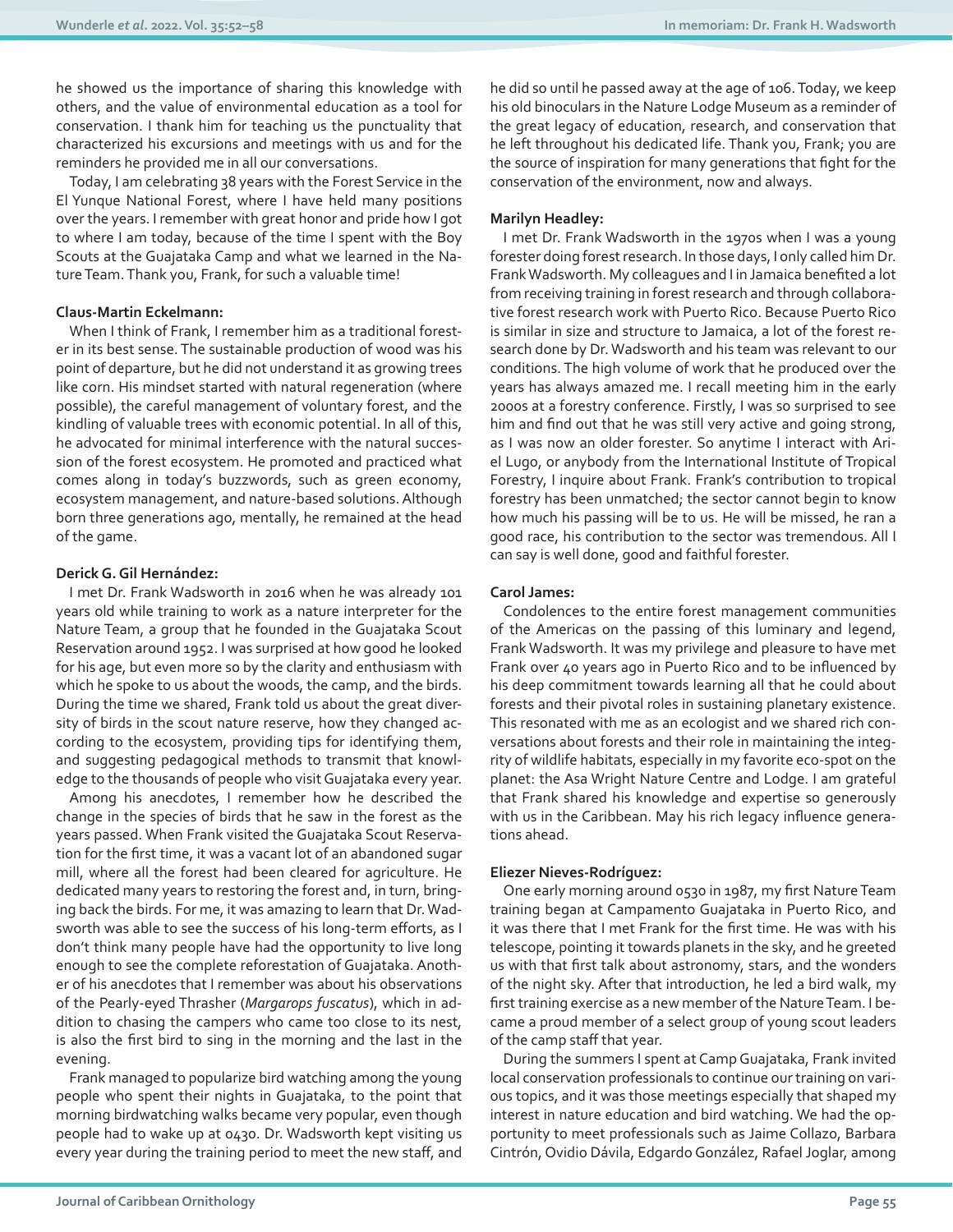others. All these people were a great inspiration to generations of Nature Team members. Later, and thanks to Frank exposing me to these professionals, I became a geographer and furthered my education with graduate studies in geography and outdoor education. In addition, I became a NAI trainer for new environmental interpreters interested in job opportunities like the one I had at Camp Guajataka many years before.

Frank was a great inspiration to me, further engaging my interests in bird watching and education, to the point that he was always part of my tasks or activities in each agency or organization with which I worked. At the Conservation Trust of Puerto Rico, we adopted the Training Workshops of West Indian Whistling Duck and Wetland Conservation, created by BirdsCaribbean to promote the conservation of wetlands to teachers, as well as engaged in many local outreach efforts to promote the eBird Puerto Rico database for the first time. At the Department of Natural and Environmental Resources, we developed summer workshops for children and exposed them to bird watching, which for many was their first experience learning about their local birds. At the Department of Geography of the University of Puerto Rico, we conducted bird censuses with students on field trips for various courses on management and conservation. At the Santa Ana Nature Center (CASA), we designed the interpretive program for the nature center and planned and established the Endemic and Migratory Bird Festivals in collaboration with Environment for the Americas and BirdsCaribbean. At the San Juan Bay Estuary Program, we planned and coordinated the Christmas Bird Count for five years and now, in collaboration with the National Audubon Society, we will implement the Caribbean Waterbird Census using the BirdsCaribbean protocol, as part of the Caribbean Land Bird Monitoring Network.

I can attest that Frank's legacy goes beyond the study of forests and trees. His legacy is now embedded in the art of appreciating nature, in understanding nature to communicate it, and above all, in passing this responsibility to the younger generations of scouts and young people committed to remaining in Puerto Rico and making the good things we have even better.

To summarize, as I did for my fellow scouts in a memorial for Frank's passing, I stated: "And it was in the woods, at dawn, with his telescope pointing at the stars that I met him, and it was that moment that years later, you recognize that it was that one moment that changed your life for the better, not only because you could recognize birds by their song, to measure trees and do science, to identify the stars by name, to be able to give a talk to younger children or lead a whole troop on a night walk through the woods, but above all, to accept that through those actions, save the world if possible". Thank you, Frank, for that first bird walk; we will keep birding with a purpose.

#### **Orlando Rivera:**

I owe my passion for nature to Dr. Frank H. Wadsworth and the Nature Team at Guajataka Scout Camp! Dr. Wadsworth was the founder of the Nature Team. I met Dr. Frank Wadsworth when I was 15 years old (I am almost sixty now). For this underprivileged jibarito from the municipality of Manati, Dr. Wadsworth opened the world of nature, especially birds. How can I forget about the bird walks at five in the morning at Camp Guajataka? Rain or no rain, Dr. Frank Wadsworth was always willing to teach the members of the Nature Team how to identify birds. He also taught us how to share our bird knowledge with the camping scouts. No matter where we were, we would go bird watching with Frank. It was a privilege to visit Mona Island, a state wildlife refuge, with Frank and the Nature Team. It was Frank who made the trip to Isla de Mona possible. He covered all the expenses for us. That is the Frank I remember, always helping underprivileged kids without asking for recognition. On the way to Mona Island, Frank would help us identify the seabirds we saw. Once we were on the island, it was mandatory to have a bird watching hike. Early in my career, I worked as a wildlife technician with two endangered bird species: the Puerto Rican Parrot at El Yunque National Forest and the Red-cockaded Woodpecker (*Dryobates borealis*) at the Apalachicola National Forest. I was a bird man because of Frank. Later in my career, I became an ecological restoration practitioner just like Frank. I continued walking in Frank's footsteps restoring ecosystems for which birds are a key component. At the end of the day of Frank's memorial service at Guajataka Scout Camp, I went on a bird hike to honor Frank. I have an inscribed copy of Frank's book *Trees of Puerto Rico*, which he signed: "To my disciple Orlando." What a great honor to be a disciple of Dr. Frank H. Wadsworth! Vaya con Dios Frank!

#### **María M. Rivera Costa:**

Desde siempre le admire, aun cuando no le conocía. En el Año 1976 sabía que era un scout que había dado mucho de su tiempo a educar a los jóvenes en el Campamento Guajataka en San Sebastián, donde viví la experiencia de ser Explorer Tropa 281 y aun no le conocía. En el 1985 mi hermana Explorer Tropa 281 había ido a Isla de Mona y él estaba allí para dar de su sabiduría a todos esos jóvenes que se aventuraron en el aprendizaje hacia la naturaleza.

Para el año 1991 llegue al Servicio Forestal en Río Piedras y él trabajaba allí. Fue un gran honor poder trabajar con él. Si, fui su voluntaria por varios años todos los viernes (mi día libre). Esos años fueron las horas más fructuosas en mi vida profesional. Cuando trabajábamos me sentía que el análisis que hacíamos era único, sin precedentes y así fue. Me lleno de confianza, hablábamos de mis estudios, del trabajo que realizaba, de mis logros, de la familia y al final fuimos muy buenos amigos. Un día llegué del campo, me vio y me dijo "botas sucias" y le mostré que estaban bastante limpias. Con los años cuando regresaba del campo y era su hora de salida y yo orgullosa llegaba con mis botas sucias el miraba mis botas sucias y sonreía. Hoy guardo un cuento que me hizo por mis botas sucias, mi más preciado regalo.

Desde siempre le admiré, supe quién era con la luz del día y hoy evoco con orgullo el honor de haberle conocido. Me siento honrada; saber y ver que como yo, muchos somos los que le damos las gracias por su legado, compromiso, dedicación en la ciencia, el respeto hacia la naturaleza y el cariño que siempre nos brindó incondicionalmente.

Dr. Frank H. Wadsworth, mis botas permanecerán sucias y sé que cada día en el bosque, cuando la brisa toque mi piel, cuando el sol aplaque mi frio, cuando el canto de un ave me alegre con sus trinos, cuando la sombra mitigue mi cansancio, cuando su árbol florezca y nuestros corazones palpiten le seguiré admirando por siempre.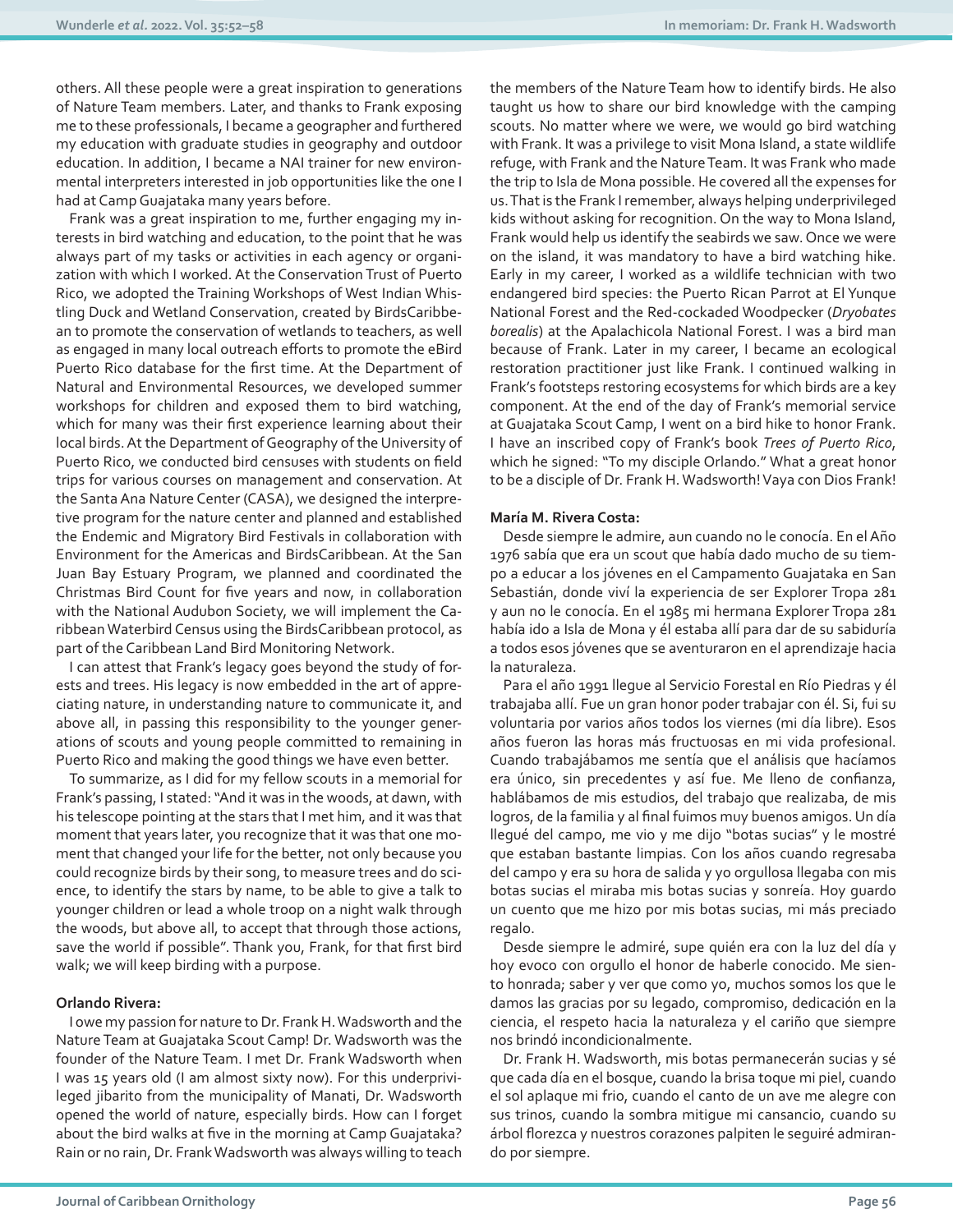#### **Jean-Philippe Rochet:**

I first met Dr. Wadsworth when I was 14 years old, during our training to become part of the Nature Team at Camp Guajataka, back in 1971. We, as a group, had the unique opportunity to learn from this great biologist, forester, and bird-lover, who came to Puerto Rico and fell in love with this tiny island in the middle of a big ocean, far away from his hometown in the States. He knew then that the only way to preserve our diverse ecosystems was by teaching the new generations, like us at the time, and by having us teach the ones coming after us. And sure did he!

Even though Frank was formally a forester, he knew the tight relations between trees and birds. Every time we started a walk around camp, Mona Island, or any other place in Puerto Rico we had the opportunity to visit with him, Frank identified and showcased the birds and how important they were for the ecosystem. I always remember, at the beginning of every summer camping season in Guajataka, we would go with him at five in the morning to La Isla de Garzas (The Island of Cattle Egrets) at the shore of the Camp's lake to make a survey of the egret population. It was a great experience, especially for me, being from San Juan.

The great memories I have of Frank include how passionate he was about the things he knew and the relaxed way in which he explained all those things to us. He was always soft-spoken and detailed in a way only Frank could be. I will miss him, we all will miss him, but no one will forget him. Puerto Rico must be very grateful for having this adopted son living for so many years on this land, his beloved Puerto Rico.

#### **Eugenio Santiago-Valentín:**

El 2022, año de la partida física de Frank Wadsworth, tuvo un significado especial para mí porque además marcaba los 40 años desde la primera vez que lo conocí, a principios de 1982. Entonces yo tenía 15 años y era un estudiante de escuela intermedia. Fui uno de los candidatos seleccionados para formar parte del "staff" del Campamento Guajataka de Niños Escuchas. Allí Frank creó la Patrulla de Naturaleza, un grupo de jóvenes encargados de experiencias educativas sobre aves y otros aspectos de la naturaleza, que se ofrecían a los niños escuchas que acampaban durante los meses de verano. Antes del verano, Frank Wadsworth organizaba varios adiestramientos de fin de semana para preparar a los jóvenes de la patrulla, donde invitaba a científicos de diferentes ramas de las ciencias de la vida -ecología, botánica, entomología, manejo de vida silvestre, etc. Frank tenía a su cargo impartir charlas y caminatas sobre algunos temas, como la dasonomía, la astronomía (incluído una visita al planetario de la Universidad de Puerto Rico en Mayagüez), y la observación de aves. Estos adiestramientos organizados por Frank Wadsworth me abrieron los ojos a varias posibilidades de carreras profesionales, lo que logré al proseguir estudios universitarios en biología.

Gracias a Frank tuve mi primer taller de ornitología. Aprendí a manejar los binoculares y el telescopio terrestre ("spotting scope"), lo que me permitió mi primer encuentro con muchas especies de la avifauna de Puerto Rico y el Caribe. La experiencia me animó a seguir leyendo y conociendo sobre las aves. Esta experiencia personal ejemplifica cómo Frank Wadsworth fue el

responsable de brindarle a muchos jóvenes la oportunidad de aprender a desplazarse con los sentidos afinados, para escuchar y observar con detenimiento las aves y los demás elementos del entorno natural. Frank Wadsworth 1. creía en la educación ambiental como herramienta para avanzar la conservación de las aves, 2. entendía que la juventud era un segmento de la población fundamental para logar la agenda de conservación de la avifauna y sus hábitats, y del ambiente en general. 3. Creía en las experiencias de inmersión, como una herramienta efectiva para la capacitación y la toma de conciencia de los jóvenes, como lo demuestran los adiestramientos en el Campamento Guajataka. Considero que Frank Wadsworth era especial por el optimismo y la pasión que proyectaba, tanto en sus iniciativas como en sus conversaciones. También tenía un empuje admirable: luego de un intenso día de conferencias y caminatas forestales por el Campamento Guajataka, nos guiaba a explorar las constelaciones y los planetas durante la noche; al otro día de madrugada, era el primero de pie, listo con los binoculares y el telescopio, para comenzar una caminata de observación de aves.

#### **Author Information**

1 Emeritus Scientist, International Institute of Tropical Forestry, USDA Forest Service, Sabana Field Research Station, Luquillo, PR, USA; e-mail: jmwunderle@gmail.com; <sup>2</sup>Environmental Educator, Centro Ambiental Santa Ana, Universidad Interamericana de Puerto Rico, San Juan, PR, USA; <sup>3</sup>Department of Biomedical Sciences, University of Edinburgh, Edinburgh, UK; 4 Park Ranger, El Yunque National Forest, USDA Forest Service, Rio Grande, PR, USA; <sup>5</sup>Regional Forestry Officer for the Caribbean, FAO, Suriname; <sup>6</sup>Nature Team, Guajataka Scout Camp and Department of Biology, University of Puerto Rico, Mayagüez, PR, USA; 7Retired CEO and Conservator of Forests, Forestry Department, Kingston, Jamaica; <sup>8</sup>Retired UNDP Environment and Sustainable Development Policy Advisor and Honorary Lifetime Board Member, Asa Wright Nature Centre, Trinidad and Tobago; <sup>9</sup>Fauna and Flora International, Cambridge, UK; <sup>10</sup>Retired Bureau Chief, Mining and Mitigation, Florida Department of Environmental Protection, Tallahassee, FL, USA; 11International Institute of Tropical Forestry, USDA Forest Service, Rio Piedras, PR, USA; 12President, Rochet Business Technologies, San Juan, PR, USA; 13Professor, Department of Biology & Herbarium of the Botanical Garden, University of Puerto Rico, Rio Piedras, PR, USA.

#### **Literature Cited**

- Cerame-Vivas, M. (ed.). 2016. 100 : el Dr. Frank H. Wadsworth alcanza su primer siglo de vida y amigos le saludan, le felicitan, y le agradecen sus innumerables gestiones realizadas por Puerto Rico. Publicaciones Puertorriqueñas, Hato Rey, Puerto Rico.
- Steen, H.K. 1998. Evolution of tropical forestry: Puerto Rico and beyond: an interview with Frank H. Wadsworth. International Forestry, USDA Forest Service FS-610, Washington D.C.
- Wadsworth, F.H. 2014. A forestry assignment to Puerto Rico: forestry memoirs of Frank Wadsworth. Impresos Emmanuelli Inc., San Juan, Puerto Rico.